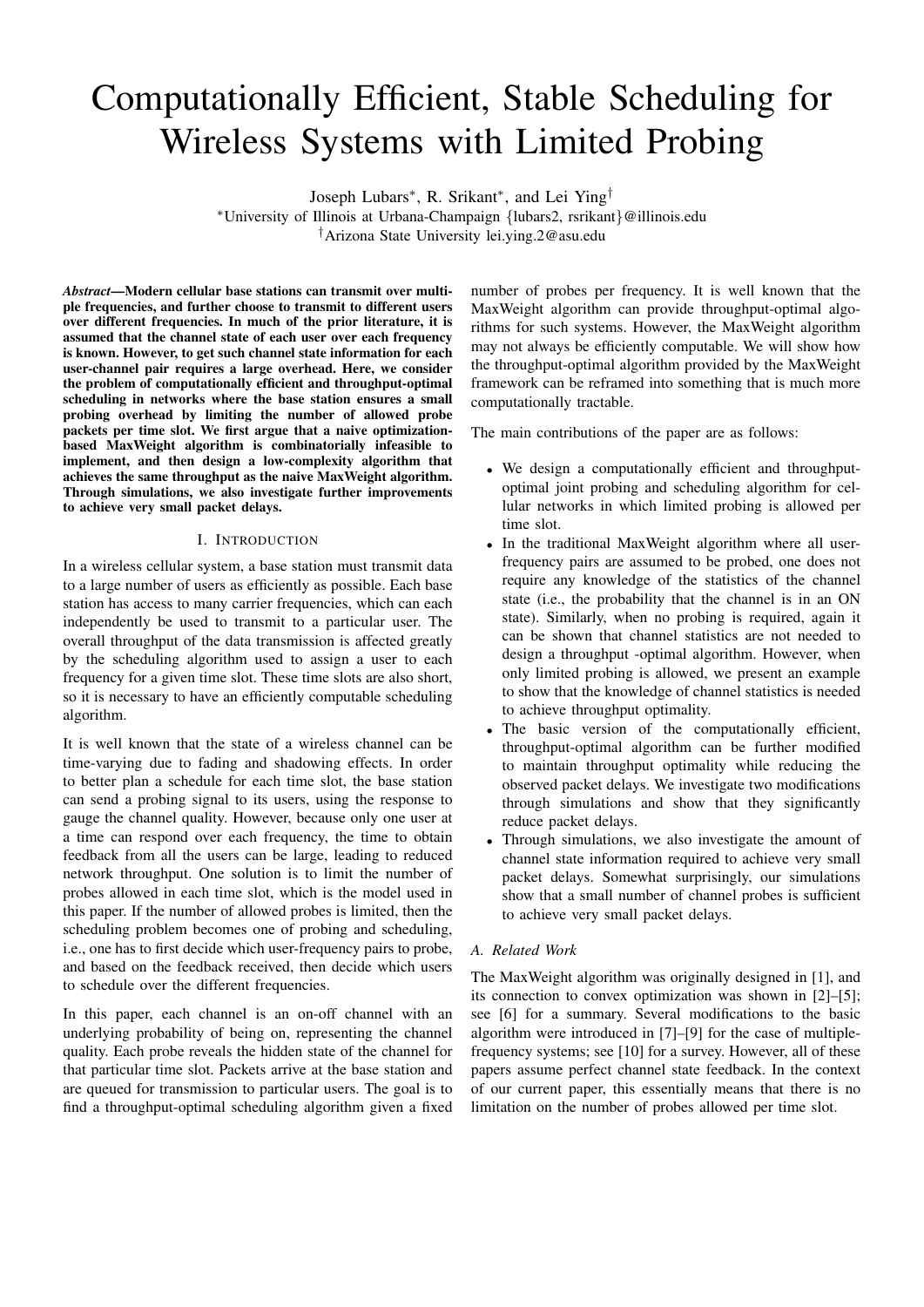The problem where channel states are unknown and one has to use probing to learn them has been considered in [11], [12]. However, our focus is on the computational complexity of the resulting algorithm, which is not considered in either work. Instead, [11] focuses on the question of whether channel statistics are necessary for scheduling purposes, but in our case estimating the channel statistics is easy, so we do not emphasize this issue in our paper. In [12], the authors focus on the communication overhead of communicating queue lengths.

We also note that there is other related work on partial channel state information (see [13] and references within), but the results there are asymptotic in the size of the system whereas we focus on exact throughput optimality.

## II. THE CASE OF ONE CARRIER FREQUENCY

As mentioned in the introduction, the reason for limiting the number of probes in each time slot is to limit the time overhead needed to collect feedback from all the users in the network. This overhead issue arises even where there is only one frequency and there are a large number of users. Therefore, in this section, we consider the case of a single carrier frequency and generalize the result for this case to the case of multiple carrier frequencies in a subsequent section.

#### *A. Problem Statement*

We assume for now that there are  $n$  users and one carrier frequency. At each time slot, the channel from the base station to user i is ON with probability  $\mu_i$  (allowing one packet to be transmitted), or OFF otherwise. Each user  $i$  generates packets in each time slot according to some stochastic process, with a mean rate  $\lambda_i$  and some finite variance. It is assumed that the packet arrival processes for the users are independent. We denote the vector of arrival rates by  $\lambda$ . The base station can probe k users (channels) at each time slot, and then choose to transmit to one user. We would like to find the capacity region of this system, and an algorithm that achieves this capacity region.

In each time slot, the action chosen by a joint probing and scheduling algorithm is as follows: Choose  $k$  different channels to probe, in order. Call these channels  $\mathbf{u} = (u_1, \dots, u_k)$ . Given a result  $r \in \{0,1\}^k$ , where  $r_i$  encodes whether probe i was successful, the algorithms decides to transmit on channel  $t_r$ . Therefore, an action can be written as:

$$
(\mathbf{u},t),
$$
 where  $\mathbf{u} \in \binom{[n]}{k}, t \in [n]^{2^k}$ 

For ease of notation, we will let  $\mathscr{A} = \binom{[n]}{k} \times [n]^{2^k}$  denote the set of possible actions, where  $[n] = \{1, \ldots, n\}.$ 

## *B. The Capacity Region*

Suppose action  $(\mathbf{u}, t)$  is used. Then, the probability of each result  $p(r|\mathbf{u})$  is  $\prod_i \mu_{u_i}^{r_i} (1 - \mu_{u_i})^{1 - r_i}$ . For that result, define  $\tilde{\mu}_{t_r}$  for the transmission channel  $t_r$  as follows:

$$
\tilde{\mu}_{t_r} = \begin{cases} r(t_r) & : t_r \in \mathbf{u} \\ \mu_{t_r} & : t_r \notin \mathbf{u} \end{cases}
$$

We define  $r(x)$  to be the element of r corresponding to channel x. The probability of successful transmission on  $t_r$  with result  $r$  is then:

$$
p(r|\mathbf{u})\tilde{\mu}_{t_r}
$$

And therefore, if we construct the  $n$ -dimensional throughput vector  $v(\mathbf{u}, t)$  where the *i*-th component of v contains the expected number of packets transmitted to user  $i$ , as a combination of identity vectors  $e_{t_r}$ , we get

$$
v(\mathbf{u},t) = \sum_{r \in \{0,1\}^k} p(r|\mathbf{u}) \tilde{\mu}_{t_r} e_{t_r}.
$$

For any  $(u, t)$ , it is easy to show that  $\lambda < v(u, t)$  is a necessary condition for stability. Furthermore, available throughput is linear in the set of actions. For any  $\mathbf{u}', t', \alpha$ , we must have  $\lambda < \alpha v(\mathbf{u}, t) + (1 - \alpha)v(\mathbf{u}', t')$ . We omit the proof which is standard (see [6], for example), but following this reasoning, the capacity region is the convex hull of the throughput vectors:

$$
C = Co(\lbrace v(\mathbf{u},t) : (\mathbf{u},t) \in \binom{[n]}{k} \times [n]^{2^k} \rbrace)
$$

# *C. Main Results*

Given a capacity region in the form of a convex hull of throughput vectors, the MaxWeight policy can be easily derived as maximizing the inner product of the expected throughput vector and the queue length vector over the set of possible actions. We state the following theorem without proof, which states the throughput optimality of the MaxWeight policy (for details, see [6], for example):

**Theorem 1.** For any time slot, let  $q = (q_1, \ldots, q_n)$  be the *current vector of queue lengths. Let* u <sup>∗</sup> *and* t <sup>∗</sup> *be the solutions to*

$$
(\mathbf{u}^*, t^*) = \underset{\mathbf{u} \in \binom{[n]}{k}, t \in [n]^{2^k}}{\arg \max} \langle v(\mathbf{u}, t), \mathbf{q} \rangle \tag{1}
$$

Then, the policy which probes the channels  $\mathbf{u}^*$ , obtains a result *r*, and transmits on channel  $t_r^*$  is throughput optimal. △

Although this policy is throughput optimal, it is computationally intractable. Since there are  $2^k$  possible values for r, naively performing the optimization in (1) requires  $\Omega(n^{2^k} 2^k)$ time. With about one hundred users connecting to the basestation, this is unreasonable for even a small number of probes. Ideally, we would like the computational complexity to be nearly linear in terms of number of users and probes.

In fact, a much lower complexity is achievable. We will show that the MaxWeight algorithm can take the form of a much simpler optimization problem, and this problem can be solved in  $O(nk)$  time:

**Theorem 2.** For any time slot, let  $q = (q_1, \ldots, q_n)$  be the *current vector of queue lengths. Let*  $(u_1, \ldots, u_{k+1})$  *solve:* 

$$
\max_{(u_1,\ldots,u_{k+1})} \sum_{i=1}^{k+1} \left( \mu_{u_i} q_{u_i} \prod_{m=1}^{i-1} (1 - \mu_{u_m}) \right), \tag{2}
$$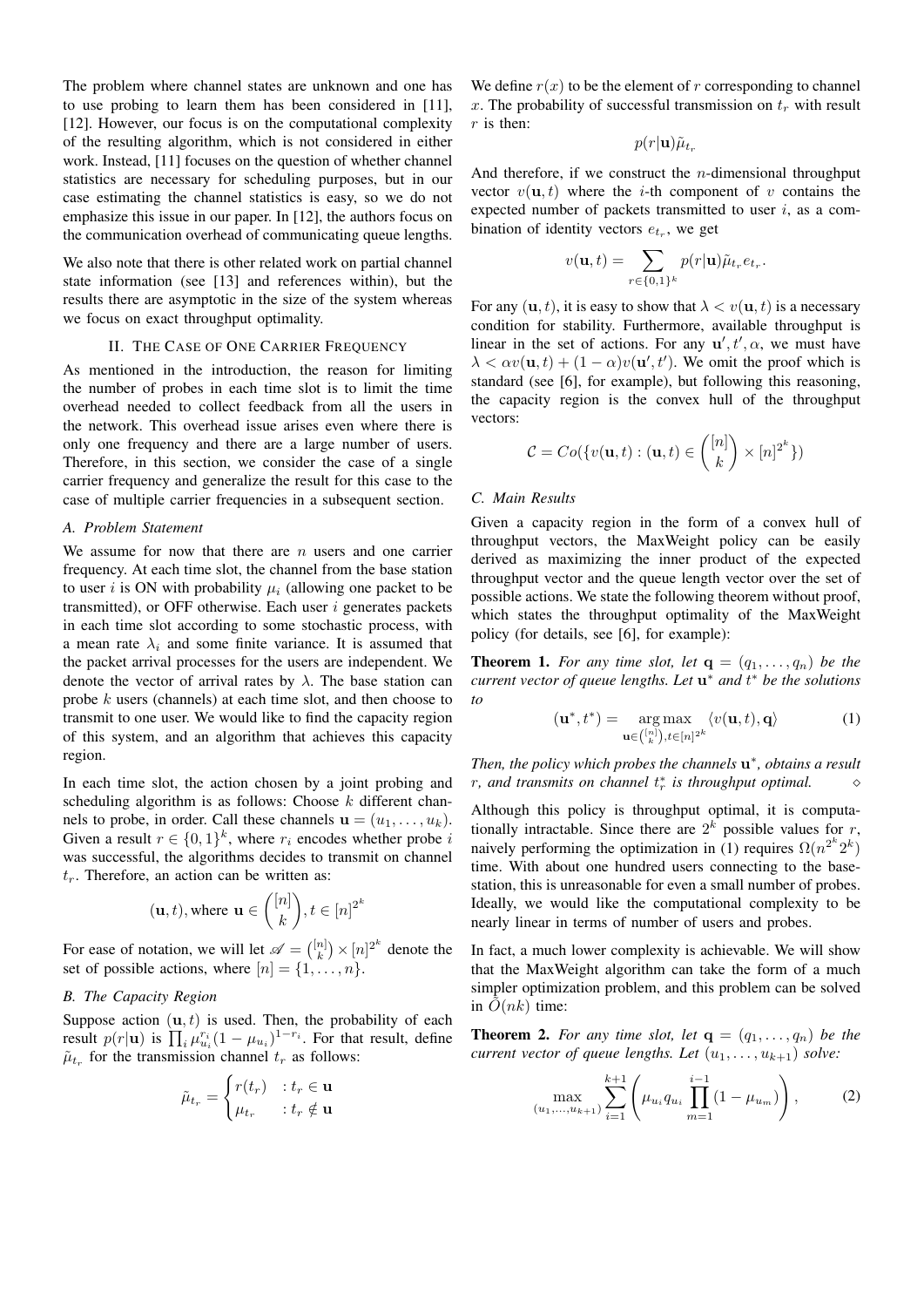*where the maximization is taken over the set of*  $(u_1, \ldots, u_{k+1}) \in {n \choose k+1}$  such that  $q_{u_1} \ge q_{u_2} \ge \ldots \ge q_{u_{k+1}}$ . *Then, consider the policy which probes channels*  $u_1, \ldots, u_k$ *in that order, transmitting on the first successfully probed channel, or on channel*  $u_{k+1}$  *if all probes are unsuccessful. This policy is throughput optimal.*

Immediately, we can see computational gains. Because the channels used for transmission are a deterministic function of the channels being probed, the maximization is now over only  $O(n^{k+1})$  values of  $(u_1, \ldots, u_{k+1})$ , a dramatic improvement over  $n^{2^k}$ . Fortunately, we can do much better:

Theorem 3. *For the policy defined in Theorem 2, the vector*  $(u_1, \ldots, u_{k+1})$  *can be computed in*  $O(nk \log(n))$  *time, using Algorithm 2 (see the following section).*

The proofs of the previous theorems are presented in a later section.

#### *D. Algorithms*

By extensively manipulating the baseline MaxWeight algorithm, we have arrived at an optimization problem that is amenable to a dynamic programming approach. We will show how to efficiently calculate the solution to (2).

First, it is instructive to rewrite (2) in the form of a nested product:

$$
\max_{(u_1,...,u_{k+1})} \mu_{u_1} q_{u_1} + (1 - \mu_{u_1}) (\mu_{u_2} q_{u_2} + (1 - \mu_{u_2}) (\dots + (1 - \mu_{u_k}) (\mu_{u_{k+1}} q_{u_{k+1}})))
$$

Letting  $c_{k+1} = \mu_{u_{k+1}} q_{u_{k+1}}$  and  $c_i = q_{u_i} \mu_{u_i} + (1 - \mu_{u_i})(c_{i+1})$ for  $i = 1, \ldots, k$ , our objective function reduces to  $c_1$ . Furthermore, each  $c_i$  only depends on  $u_i, \ldots, u_{k+1}$ , so if  $c(i, j) := \max_{u_i, \dots, u_{k+1}: u_i = j} c_i$  is the maximum value of a truncation of the objective above, then each  $c(i, j)$  can be computed easily, given  $c(i + 1, \cdot)$ :

$$
c(i, j) = q_j \mu_j + (1 - \mu_j) \max_{x: q_x \le q_j} c(i + 1, x)
$$

This gives rise to Algorithm 1 below, in which we iteratively compute all the values of  $c(i, j)$ , then find  $c_1 = \max_i c(1, j)$ . The sorting takes  $O(n \log n)$  time, the first loop takes  $O(n)$ time, the second loop takes  $O(kn^2)$  time  $(O(n))$  to compute  $c(i, j)$ , and the arg max and final loop both take  $O(n)$  time, for a total complexity of  $O(kn^2)$ .

Although  $O(kn^2)$  is much better than the exponential complexity we started with, it can still be improved further with one small optimization. To achieve even lower complexity, modify second loop as follows: Sort  $c(i - 1, \cdot)$  and iterate through the sorted list to solve  $\max_{x \leq j} c(i - 1, x)$ , storing your place in the sorted list instead of performing the entire maximization for every  $j$ . The modified algorithm can be found in Algorithm 2.

The most complex operation in the modified loop is the sort, which takes  $O(n \log n)$  time. Because this loop is performed  $k$  times and everything outside of this loop had complexity

## Algorithm 1: Polynomial time algorithm to find u

**Input:**  $(q, \mu, k)$ Sort q and  $\mu$  in descending order of  $q_i$ . for  $j = 1$  to  $n$  do  $c(k+1, j) := q_j \mu_j$ for  $i = k$  *to* 1 do for  $j = 1$  to  $n$  do  $c(i, j) := q_j \mu_j + (1 - \mu_j) \max_{x < j} c(i + 1, x)$  $d(i, j) :=$  the x that maximized the previous quantity  $u_1 := \arg \max_j c(1, j)$ for  $i = 1$  to  $k$  do  $|u_{i+1} := d(i, u_i)$ Return  $(u_1, \ldots, u_{k+1})$ 

 $O(n \log n)$  before modification, the new algorithmic complexity is  $O(kn \log n)$ .

## Algorithm 2: A more efficient algorithm

**Input:**  $(q, \mu, k)$ Sort q and  $\mu$  in descending order of  $q_i$ . for  $j = 1$  to n do  $c(k+1,j) := q_j \mu_j$ for  $i = k$  *to* 1 do  $s := [n]$ , sorted in descending order of  $c(i + 1, x)$  $y := 0$ for  $j = 1$  to  $n$  do while  $s[y] < j$  do  $|y| = 1$  $x := s[y]$  $c(i, j) = q_j \mu_j + (1 - \mu_j)c(i + 1, x)$  $d(i, j) = x$  $u_1 := \arg \max_j c(1, j)$ for  $i = 1$  to  $k$  do  $|u_{i+1} := d(i, u_i)$ Return  $(u_1, \ldots, u_{k+1})$ 

## *E. Proofs*

To prove Theorem 2, we will start with the policy from Theorem 1, and show it is equivalent to solving some much simpler optimization problems. To start, we reproduce the throughput-optimal probing and transmission channels  $u^*$  and t ∗ from Theorem 1, after expanding the inner product and using the definition of  $v(\mathbf{u}, t)$ .  $\mathbf{u}^*$  and  $t^*$  are the solutions to the following maximization problem:

$$
\max_{\mathbf{u}} \max_{t} \sum_{r} p(r|\mathbf{u}) \tilde{\mu}_{t_r} q_{t_r} \tag{3}
$$

We present a series of lemmas: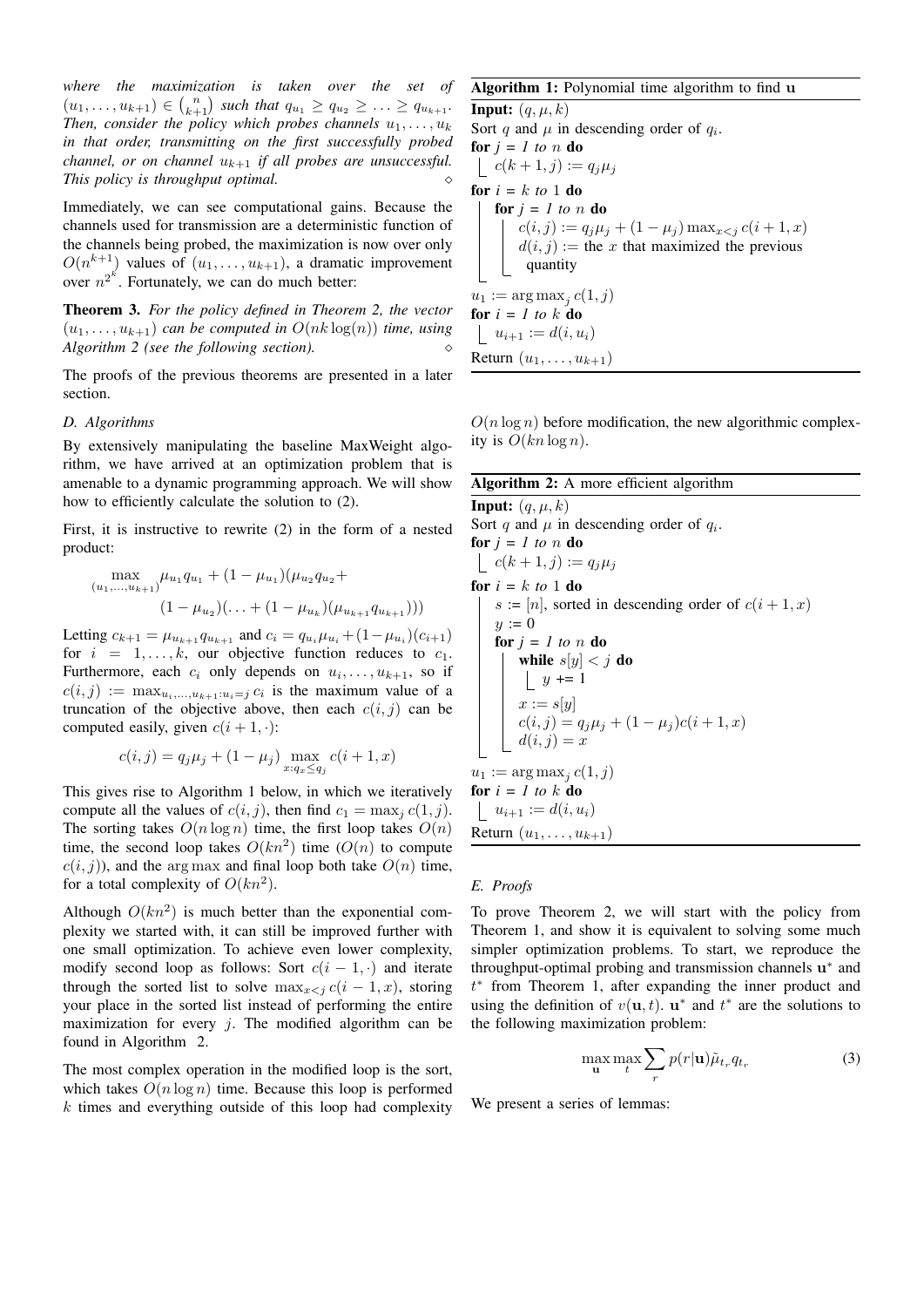Lemma 4. *Given any series of probing channels* u *and any probing outcome r, an optimal choice*  $t_r^*$  *for*  $t_r$  *must satisfy*:

$$
t_r^* \in \operatornamewithlimits{arg\,max}_{i \in \mathbf{u}} q_i r(i)
$$

*if*  $\max_{i \in \mathbf{u}} q_i r(i) \geq \max_{j \notin \mathbf{u}} q_j \mu_j$ *. Otherwise, the optimal choice of*  $t_r$  *is:* 

$$
t_r^* \in \argmax_{j \notin \mathbf{u}} q_j \mu_j
$$

*The optimal* u *must then maximize:*

$$
\max_{\mathbf{u}} \max_{j \notin \mathbf{u}} \sum_{r} p(r|\mathbf{u}) \max \{ \max_{i \in \mathbf{u}} r(i) q_i, q_j \mu_j \} \tag{4}
$$

Lemma 5. *For the optimal choice of* u *and for any choice of*  $j \notin u$ , whenever  $r(i) = 1$  for some  $i \in u$ ,  $\max_{i \in u : r(i) = 1} q_i \ge$  $q_i\mu_i$ . In other words, we should always transmit on a channel *that was sampled to be ON.*

**Lemma 6.** If  $q_{u_1} \ge q_{u_2} \ge \ldots \ge q_{u_k}$ , then  $\max_{i \in \mathbf{u}: r(i) = 1} q_i =$ min<sub>i∈[k]:r<sub>i</sub>=1 q<sub>i</sub>. Therefore, if we probe the channels in de-</sub> *creasing order of* q<sup>i</sup> *, we should always transmit on the first successfully probed channel.*

*Proof of Lemma 4:* First, we observe that each element of the sum in (3) depends on t only through  $t_r$ . Therefore, we can reduce the whole maximization to maximizations over the individual elements of  $t$ . This can be written as:

$$
\max_{\mathbf{u}} \sum_{r} p(r|\mathbf{u}) \max_{t_r} q_{t_r} \tilde{\mu}_{t_r}
$$
 (5)

Using the definition of  $\tilde{\mu}_{t_r}$ , we have:

$$
\max_{t_r} q_{t_r} \tilde{\mu}_{t_r} = \max \{ \max_{i \in \mathbf{u}} q_i r(i), \max_{j \notin \mathbf{u}} q_j \mu_j \}
$$

Therefore, the optimal choices of  $t_r$  are as stated in the lemma. We plug the expanded version of  $\max_{t_r} q_{t_r} \tilde{\mu}_{t_r}$  into (5):

$$
\max_{\mathbf{u}} \sum_{r} p(r|\mathbf{u}) \max \{ \max_{i \in \mathbf{u}} q_i r(i), \max_{j \notin \mathbf{u}} q_j \mu_j \}
$$

Now, note that  $\max_{j \notin \mathbf{u}} q_j \mu_j$  does not depend on r. Therefore, we can move the maximization over  $j$  outside of the sum, obtaining the desired expression:

$$
\max_{\mathbf{u}} \max_{j \notin \mathbf{u}} \sum_{r} p(r|\mathbf{u}) \max \{ \max_{i \in \mathbf{u}} r(i) q_i, q_j \mu_j \}
$$

*Proof of Lemma 5:* Consider the sum from (4). We note that this has the form of an expectation, taken over the states of the channels in  $\bf{u}$  and the channel  $\dot{\bf{\jmath}}$  (denote the state of channel j by  $r(j)$ ). First, we replace  $\max\{\max_{i\in \mathbf{u}} r(i)q_i, q_j\mu_j\}$  with appropriate indicator variables. Let  $A_x = \mathbb{I}(r(x) = 1)$ , the indicator that channel x is on. Define  $B_{\mathbf{u},j}$  to be the indicator that channel j is not chosen for transmission, i.e.,  $q_j \mu_j$  <  $\max_{i \in \mathbf{u}} r(i)$ . Note that both are functions of r:

$$
B_{\mathbf{u},j} = \mathbb{I}\left(q_j\mu_j < \max_{i \in \mathbf{u}} q_i A_i\right)
$$

Now, we can write (4) as:

$$
\max_{\mathbf{u},j} \sum_{r} p(r|\mathbf{u}) \left( B_{\mathbf{u},j} \max_{i \in \mathbf{u}} q_i A_i + (1 - B_{\mathbf{u},j}) q_j \mathbb{P}(r(j) = 1) \right)
$$

$$
= \max_{\mathbf{u},j} \mathbb{E}[B_{\mathbf{u},j} \max_{i \in \mathbf{u}} q_i A_i + (1 - B_{\mu,j}) q_j A_j | \mathbf{u}, j]
$$
  
= 
$$
\max_{\mathbf{u},j} \mathbb{E}[h(r|\mathbf{u},j)|\mathbf{u},j]
$$

Here, we have denoted the inside of the expectation by  $h(r|\mu, j)$ . Now, consider any choice of  $k + 1$  channels  $x_1, \ldots, x_{k+1}$  for **u** and *j*, with  $q_{x_1} \ge q_{x_2} \ge \ldots \ge q_{x_k}$ . If we are to choose which of these  $k+1$  channels are assigned to u and which is assigned to j, we claim that assigning  $j = x_{k+1}$ , the channel value of  $q$ , will maximize the above expectation.

To see this, fix a sample path, consisting of the channel states  $r$  for all of the channels in the system. Suppose there exists  $k < k + 1$  such that  $r(x_i) = 1$ . The maximum possible value of  $h(r|\mu, j)$  is  $\max_{i: r(x_i)=1} q_i$ . This can be achieved when  $j = x_{k+1}$ . If instead,  $r(x_i) = 0$  for all  $i < k+1$ , then the maximum possible value of  $h(r|\mu, j)$  is  $q_{k+1}r(k+1)$ , which is achieved with any choice of  $\mu$  and j. Therefore,  $h(r|\mu, j)$  is maximized for any choice of r by taking  $j = x_{k+1}$ . Taking the expectation over  $r$ , we have that the same holds for  $\mathbb{E}[h(r|\mathbf{u}, j)|\mathbf{u}, j]$ , and therefore for (4).

Finally, because  $x_1, \ldots, x_{k+1}$  were arbitrary, for the optimal choice of **u** and any  $j \notin u$ ,  $q_i \ge q_j \ge q_j \mu_j$  for all  $i \in u$ . Therefore, if  $r(i) = 1$  for some  $i \in \mathbf{u}$ ,  $\max_{i \in \mathbf{u} : r(i) = 1} q_i \geq$  $q_j\mu_i$ .

## *Proof of Lemma 6:* Trivial.

*Proof of Theorem 2:* Let  $C'$  be the set of  $(\mathbf{u}, j)$  =  $(u_1, \ldots, u_{k+1}) \in {n \choose k+1}$  such that  $q_{u_1} \geq \ldots \geq q_{u_{k+1}}$ . Applying Lemmas 4, 5, and 6, we have the following throughputoptimal policy: Probe the channels  $u_1, \ldots, u_k$ , transmitting on the first successfully probed channel, or on channel  $j = u_{k+1}$ if all probes are unsuccessful.  $(\mathbf{u}, j)$  are given by a solution to:

$$
\max_{(\mathbf{u},j)\in C'} \sum_{r} p(r|\mathbf{u}) \max\{\max_{i\in \mathbf{u}} r(i)q_i, q_j\mu_j\}
$$

By Lemma 5,  $q_j\mu_j$  is never chosen over  $\max_{i \in \mathbf{u}} q_i r(i)$  unless  $r(i) = 0 \ \forall i \in \mathbf{u}$ . Therefore, we can simplify further:

$$
\max_{(\mathbf{u},j)\in C'} \sum_{r\neq 0} \left( p(r|\mathbf{u}) \max_{i\in \mathbf{u}} r(i)q_i \right) + p(r=0|\mathbf{u})q_j\mu_j
$$

We now apply Lemma 6:

$$
\max_{(\mathbf{u},j)\in C'} \sum_{r\neq 0} \left( p(r|\mathbf{u}) \min_{i:r_i=1} q_{u_i} \right) + p(r=0|\mathbf{u})q_j\mu_j
$$

Taking advantage of the structure of  $p(r|\mathbf{u})$ , this becomes:

$$
\max_{(\mathbf{u},j)\in C'} \sum_{i=1}^n \left( \mathbb{P}(\min_i r_i = 1|\mathbf{u}) q_{u_i} \right) + \mathbb{P}(r = 0|\mathbf{u}) q_j \mu_j \quad (6)
$$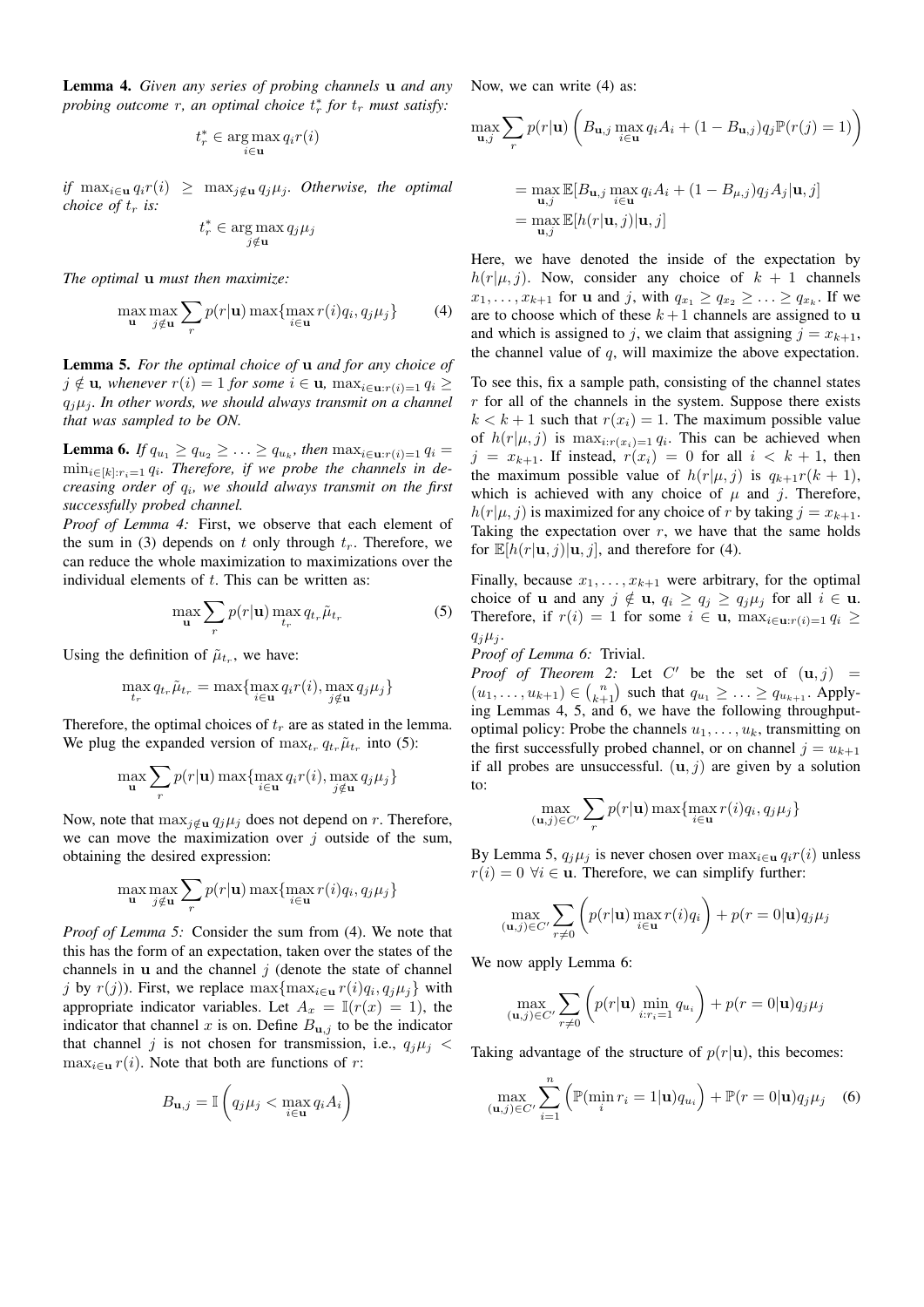By independence and the definition of  $r$ , we have:

$$
\mathbb{P}(\min_{i} r_{i} = 1 | \mathbf{u}) = \mathbb{P}(r_{1} = 0, \dots, r_{i-1} = 0, r_{i} = 1 | \mathbf{u})
$$

$$
= \mu_{u_{i}} \prod_{m=1}^{i-1} (1 - \mu_{u_{m}})
$$

and

$$
\mathbb{P}(r=0|\mathbf{u}) = \prod_{m=1}^{k} (1 - \mu_{u_m})
$$

Therefore, (6) can be expressed as:

$$
\max_{(\mathbf{u},j)\in C'} \sum_{i=1}^k \left( \mu_{u_i} q_{u_i} \prod_{m=1}^{i-1} (1 - \mu_{u_m}) \right) +
$$

$$
q_j \mu_j \prod_{m=1}^k (1 - \mu_{u_i})
$$

This is further simplified using the notation  $j = u_{k+1}$ , obtaining the desired result:

$$
\max_{(u_1,...,u_{k+1})} \sum_{i=1}^{k+1} \left( \mu_{u_i} q_{u_i} \prod_{m=1}^{i-1} (1 - \mu_{u_m}) \right),
$$

*F. How much information is needed for throughput optimality?*

When the number of probes k is 0,  $n-1$ , or n, it is known that a scheduling policy does not need knowledge of the channel state  $\mu$  to achieve throughput optimality. When  $k = 0$ , any scheme that transmits on a channel with a non-empty queue whenever possible is throughput optimal. If we can probe  $n$ or  $n - 1$  channels, we also do not need to know the values of  $\mu_i$ . When  $k = n$ , it is well known that transmitting from the longest active queue is throughput optimal. Similarly, when  $k = n - 1$ , one can still transmit on the longest active queue by probing all channels except for one with the shortest queue. Knowledge of the state of this remaining channel is not needed, as you would only transmit on this channel if all others were found to be inactive, anyway.

These algorithms for  $k \in \{0, n-1, n\}$  all achieve throughput optimality using only a portion of the information about the state of the system. When  $k = 0$ , we need only identify nonempty queues. When  $k \geq n-1$ , we can follow the longestqueue-first heuristic: probe the  $k$  channels with the longest queue length, transmit on the first successfully probed channel, or transmit on the unprobed channel with the longest queue length otherwise. In order to study the case where  $0 < k <$  $n - 1$ , we therefore ask the following three questions:

- Is the information about the emptiness of a queue sufficient for throughput optimality?
- Is the longest-queue-first heuristic sufficient for throughput optimality?
- Is knowledge of  $\mu$  required for throughput optimality?

We conjecture that the answer to the first two questions is no, and that knowledge of  $\mu$  is required, in the following sense: no joint probing-scheduling algorithm which makes decisions as a function of only queue lengths can be throughput optimal when  $0 < k < n-1$ . While we do not yet have a proof of this conjecture, we will provide an example to show that a heuristic combining the longest-queue-first heuristic for probing and the nonempty queue heuristic for transmission is not sufficient.

Consider the following joint probing-scheduling algorithm for  $k = 1$  and  $n = 3$ , which combines the longest-queuefirst and nonempty queue heuristics: Probe on the channel with the longest queue and transmit on that channel if the probe is successful. Otherwise, transmit on a random different channel with a non-empty queue (if one exists). We will show that this algorithm is not throughput optimal. To do so, consider the departure rates  $\mu = (1, 0.5, 0.5)$  and the arrival rates  $\lambda = (1/2 - \epsilon, 1/4 - \epsilon, 1/4 - \epsilon)$ , for some  $\epsilon > 0$  to be chosen later. Under these arrival and departure rates, the queues can be stabilized by probing channels 2 and 3 with probability 0.5 each, transmitting on the channel probed if the probe is successful, and transmitting on channel 1 otherwise. Intuitively, one should never probe channel 1, because such a probe is always successful and loses the potential information gained by probing channel 2 or 3.

Suppose, with this choice of  $\lambda$  and  $\mu$ , that the max queue length heuristic spends a fraction  $p_{ij}$  of time steps using the strategy of probing channel  $i$  and transmitting on  $j$  if the probe is unsuccessful. Then, we require the following conditions for stability:

$$
(p_{12} + p_{13}) + \frac{1}{2}(p_{21} + p_{31}) > \lambda_1
$$
 (7)

$$
\frac{1}{2}(p_{21} + p_{23}) + \frac{1}{4}(p_{32}) > \lambda_2
$$
 (8)

$$
\frac{1}{2}(p_{31} + p_{32}) + \frac{1}{4}(p_{23}) > \lambda_3
$$
 (9)

We provide a brief explanation for  $(7)$ ; the reasoning behind (8) and (9) are similar. If channel 1 is probed, it will always be ON and hence transmission will occur on this channel. Thus,  $p_{12} + p_{13}$  is the fraction of time spent on transmitting over this channel when strategy 12 or 13 is used. When channels 2 or 3 are probed, then the probe will find the channel being ON with probability half. Thus, the probability of transmitting over channel 1 in this case is  $(p_{21} + p_{31})/2$ . Combining the above inequalities gives the following:

$$
(p_{12} + p_{13}) + p_{21} + p_{31} + \frac{3}{4}(p_{23} + p_{32}) > \lambda_1 + \lambda_2 + \lambda_3
$$

Using  $\lambda_1 + \lambda_2 + \lambda_3 = 1 - 3\epsilon$  and the fact that  $\sum_{ij} p_{ij} = 1$ , we have  $p_{23} + p_{32} < 12\epsilon$ . Combining (8) and (9) also gives:

$$
\frac{1}{2}(p_{21}+p_{31})+\frac{3}{4}(p_{23}+p_{32})>\frac{1}{2}-2\epsilon,
$$

from which we can conclude that  $p_{21} + p_{31} > 1 - 22\epsilon$ , so  $p_{12} + p_{13} + p_{23} + p_{32} < 22\epsilon$ . For some constant c, the system must therefore spend at most  $44\epsilon$  fraction of time total in the following states:

1) Queue 1 is longest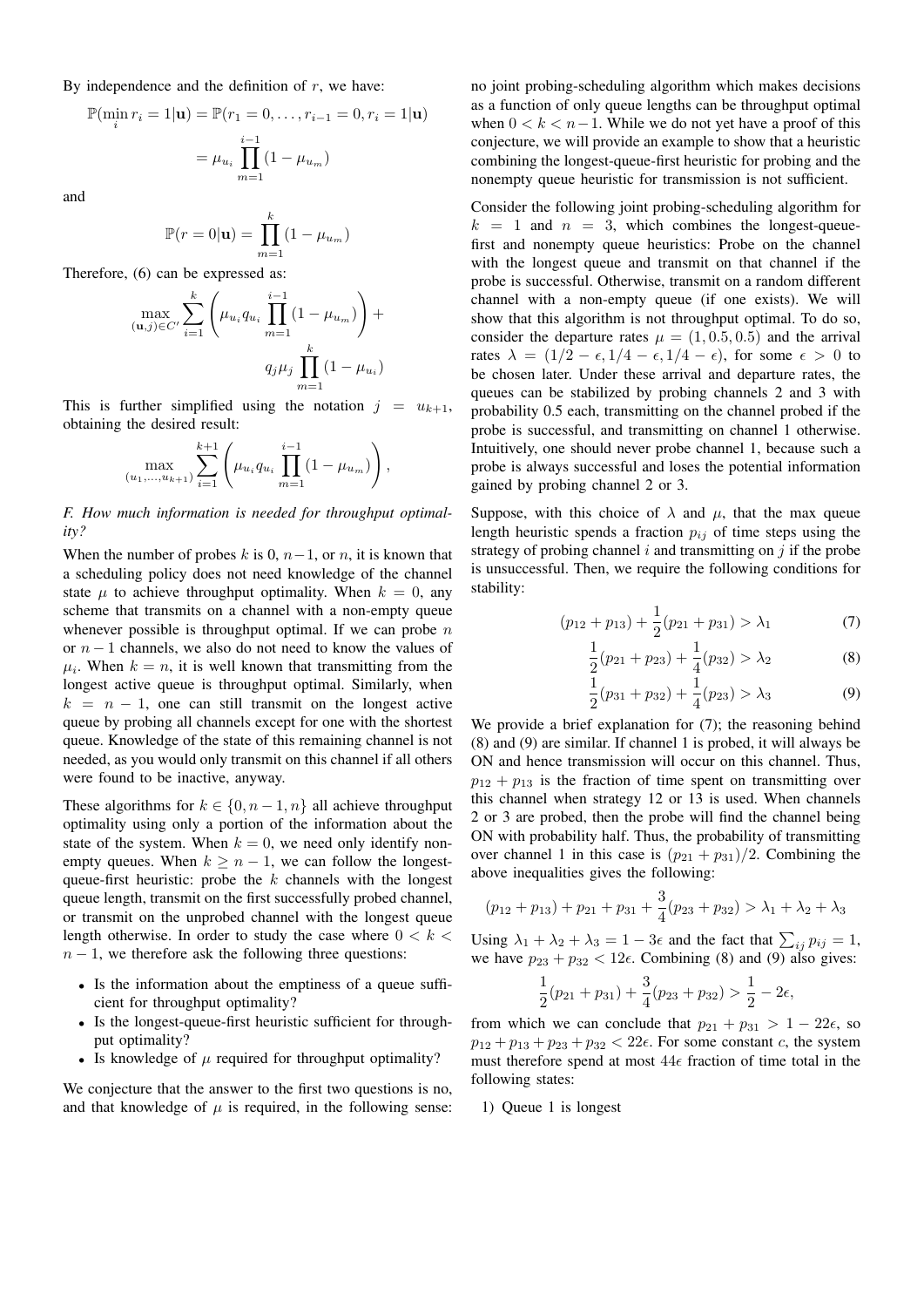- 2) Queue 2 is longest, but queue 3 is nonempty
- 3) Queue 3 is longest, but queue 2 is nonempty

Let  $x$  be the fraction of time the system spends in a state not listed above, i.e., where either queue 2 is longest but queue 3 is empty, or queue 3 is longest but queue 2 is empty. In such a state, if an arrival occurs to queues 2 and 3, but channels 2 and 3 are OFF, at the next time step, queues 2 and 3 will both be non-empty. Therefore, we have:

$$
1 - x \ge x \left(\frac{1}{4} - \epsilon\right) \left(\frac{1}{4} - \epsilon\right) \left(\frac{1}{2}\right) \left(\frac{1}{2}\right)
$$

Letting  $\epsilon = \frac{1}{10000}$ , we get  $x \leq 0.985 < 1 - 44\epsilon$ , a contradiction. Therefore, the empty queue heuristic we have considered is not throughput optimal.

#### III. MULTIPLE FREQUENCIES

So far, all of the analysis we have done has been for the special case of one carrier frequency. Now, assume there are  $m$ frequencies available for transmission. Each channel, for user i and frequency j, is ON with probability  $\mu_{ij}$ . We assume that in each time slot, we now simultaneously probe  $k$  channels  $\mathbf{u}_i$ for each frequency *i*. Given a result  $r^i$ , we then transmit to user  $t_{r^i}$ .

We assume independence between the channel states on each frequency band. Then, for long enough queues, we have for every set of probing channels  $\{u_i\}$  that the probability of channel statuses decomposes:

$$
p(\lbrace r^i \rbrace | \lbrace \mathbf{u}_i \rbrace) = \prod_i p(r^i | \mathbf{u}_i)
$$
 (10)

So then, the throughput vector  $v({\bf{u}}_i, \{t\})$  is:

$$
v(\{\mathbf{u}_i\}, \{t\}) = \sum_{\{r\}} \prod_i (p(r^i | \mathbf{u}_i)) \sum_j (e_{t_{rj}} \tilde{\mu}_{t_{rj}})
$$
  
\n
$$
= \sum_j \sum_{\{r\}} (e_{t_{rj}} \tilde{\mu}_{t_{rj}}) \prod_i (p(r^i | \mathbf{u}_i))
$$
  
\n
$$
= \sum_j \sum_{rj} (e_{t_{rj}} \tilde{\mu}_{t_{rj}}) p(r^j | \mathbf{u}_j) \sum_{\{r_x\}_{x \neq j}} \prod_i p(r^i | \mathbf{u}_i)
$$
  
\n
$$
= \sum_j \sum_{rj} (e_{t_{rj}} \tilde{\mu}_{t_{rj}} p(r^j | \mathbf{u}_j))
$$
  
\n
$$
= \sum_j v(\mathbf{u}_j, t_j)
$$

The multiple-frequency problem therefore decomposes into the single-frequency problem, and the MaxWeight algorithm for multiple frequencies involves maximizing the sums of the  $\langle v(\mathbf{u}_i, t_i), q(k) \rangle$ . This can be solved by maximizing each sum individually. In order to do this, we can use Algorithm 2, and run it  $m$  times, once for each frequency. The overall complexity is just  $kmn \log(n)$ . The simple algorithm is reproduced as Algorithm 3, where  $SingleFrequency$  is the procedure from Algorithm 2.

Algorithm 3: Simple extension of the single-frequency case

**Input:**  $(q, \mu, k)$ for  $f = 1$  *to*  $m$  do  $u(f, \cdot) = SingleFrequency(q, \mu_f, k)$ Return u

## *A. Algorithmic Improvements to Reduce Delay*

Although our algorithm is throughput optimal for multiple frequencies, it may not have optimal delay performance. In particular, because all of the channels for probing and transmission are independently chosen for each frequency, there will often be overlap in the channels chosen. If the queue lengths are small enough, then too many packets may be scheduled for transmission from the same queue, causing other packets to wait unnecessarily. To combat this effect, we introduce two improvements to our algorithm.

This first improvement aims to avoid probing the same channel too many times by introducing a "virtual queue length reduction" after scheduling the probes for each frequency. After the channels  $\mathbf{u}_1$  are determined, instead of passing  $(q, \mu_2)$  to our MaxWeight algorithm for frequency 2,  $q$  is first decreased by an amount equal to the expected number of packets transmitted over the first frequency. For example, if  $u_{1,1}$  and  $u_{1,2}$  are the first two channels probed on frequency 1, then  $q_{u_{1,2}}$  is decreased by  $\mu_{u_{1,2}}(1 - \mu_{u_{1,1}})$  for the second frequency. This virtual queue length reduction is similar to that used by [10], where it was shown to dramatically reduce delay in the case of perfect channel state knowledge.

Even using virtual queue length reduction, however, we may still schedule a queue on more frequencies than it has packets, wasting throughput. To address this, we introduce "duplicate scheduling protection." After selecting channels for sampling and transmission, and after performing the sampling, we modify the final channels chosen for transmission according to a simple heuristic: instead of transmitting a packet from the queue with the first successfully probed channel, transmit from the first queue with a successful probe that has not already been scheduled on a number of frequencies equal to its number of waiting packets. This simple improvement makes it impossible to schedule a queue on more frequencies than necessary, without affecting throughput optimality.

The complete probing and scheduling algorithm, including virtual queue length reduction and duplicate scheduling protection is presented as Algorithm 4.

This algorithm with modifications has the same throughput optimality guarantees as the original algorithm:

Theorem 7. *Algorithm 4 is throughput optimal and runs in* O(mnk log n) *time.*

We omit a full proof, but given the throughput optimality of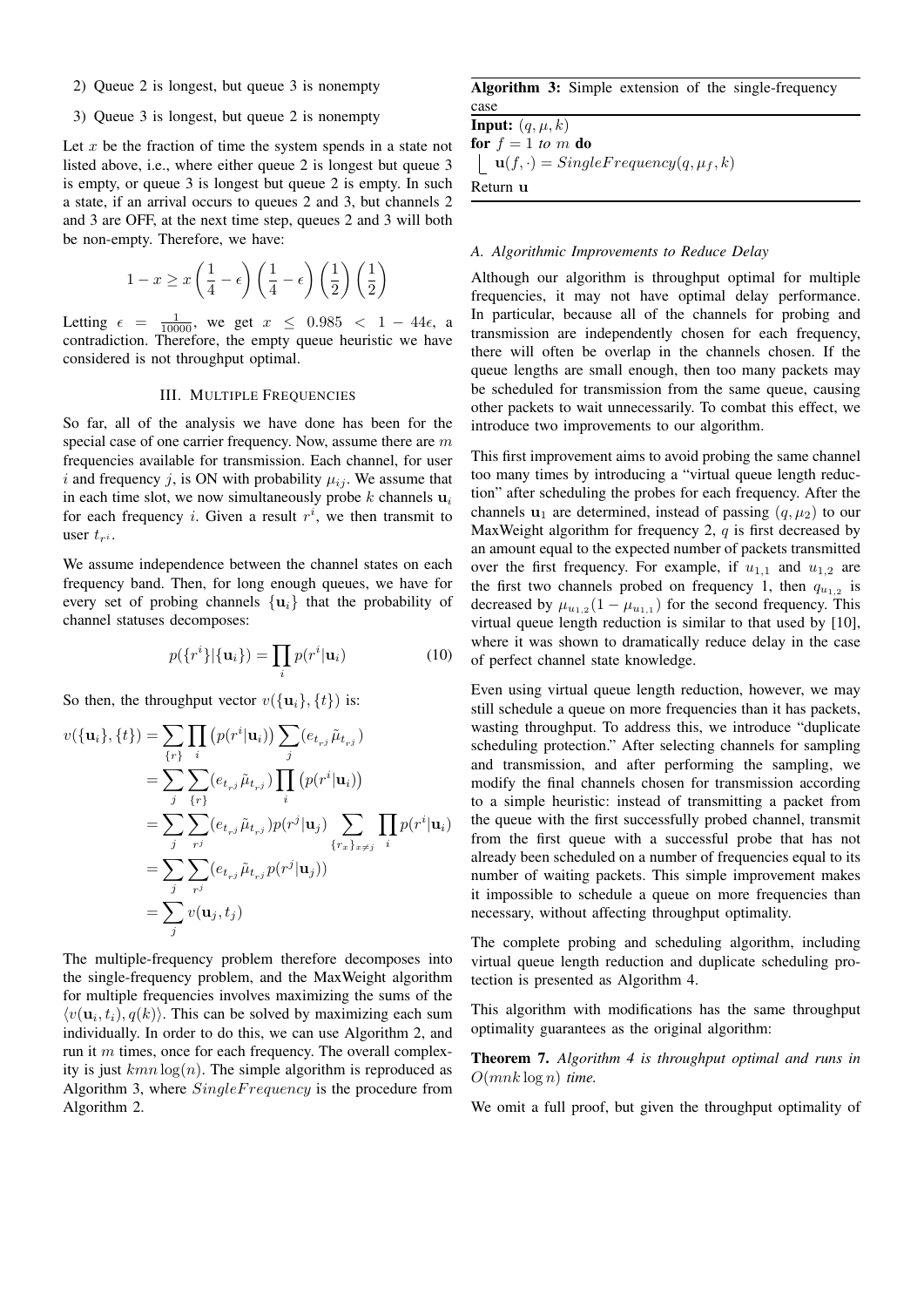## Algorithm 4: Algorithm with modifications and probing

**Input:**  $(q, \mu, k)$  $q' = \text{copy}(q)$ for  $f = 1$  *to*  $m$  do  $\mathbf{u}(f, \cdot) = SingleFrequency(q, \mu_f, k)$  $r = 1$ for  $i = 1$  to k do  $q(u(f, i)) = q(u(f, i)) - \mu(f, u(f, i)) \times r$  $r = r \times (1 - \mu(f, u(f, i)))$  $q(u(f, k + 1)) = q(u(f, k + 1)) - r$ for  $f = 1$  *to*  $m$  do for  $i = 1$  to k do  $P(f, i)$  = State of channel i on frequency f  $A(f, \cdot) = 0$ for  $f = 1$  *to*  $m$  do **for**  $i = 1$  *to*  $k + 1$  **do** if  $P(f, i) = 1, A(u(f, i)) < q'(u(f, i))$  then  $T(u(f, i)) = i$  $A(u(f, i)) = A(u(f, i)) + 1$ Break Return T

Algorithm 4, virtual queue length reduction affects the weights  $q$  by a bounded amount, which does not affect throughput optimality of MaxWeight, and duplicate scheduling protection provides a strict increase in throughput.

## IV. SIMULATIONS

In this section, we conduct simulations to demonstrate the performance of our algorithm and evaluate it given various real-world adjustments and assumptions. In each case, we assume that there are 100 users and 100 frequency bands. The number of arrivals to each queue for each time step follows a Binomial $(n, \lambda_i/n)$  random variable, where the values  $\lambda_i$ follow a power-law distribution with mean  $0.985(m/n)$ . The channel statistics  $\mu_{ij}$  are independently uniformly chosen between 0 and 1, and the simulations are run for 5000 time steps. We have seeded the randomness so that each algorithm tested faces the same arrival and departure rates and the same arrival process.

## *A. Stability of Queues*

First, we investigate the stability of the queues in the system by plotting the average queue length over time. In order to judge the effect of our algorithmic modifications, virtual queue length reduction (VR) and duplicate scheduling protection (DP), we ran our algorithm for  $k = 5$  with and without each of these improvements to judge their effect. The average queue lengths are presented in Figure 1.

We note that virtual queue length reduction and duplicate scheduling protection are both effective independently at reducing the average queue length, but even more effective when



Fig. 1. Average queue length over time, showing the effects of virtual queue length reduction (VR), duplicate scheduling protection (DP), and estimating  $\mu$  with the empirical average. Results are averaged over 50 trials. Note that VR+DP performs essentially the same with or without perfect knowledge of  $\mu$ .

combined. With the total arrival rate of  $0.985m$ , the system is very near the boundary of the capacity region, but the system still appears to be stabilized. The negative effect of estimating the departure rates  $\mu_{ij}$  also appears to be quite brief and almost unnoticeable. Therefore, although we believe that knowledge of  $\mu$  is required to achieve throughput optimality, simple estimates of  $\mu$  should suffice.

Several other algorithms were also tested, most of which failed to stabilize the queue length or did not noticeably impact performance. In particular, every algorithm we tried which did not use knowledge or estimates of the values of  $\mu_{ij}$  resulted in an average queue length that consistently increased over time. This reinforces our earlier conjecture that knowledge of the  $\mu_{ij}$  is required to achieve throughput optimality. No other method of estimating the  $\mu_{ij}$  performed noticeably better than the empirical average, which is not surprising given the extremely small gap in performance between using an estimate of  $\mu_{ij}$  and using exact values of  $\mu_{ij}$ . For virtual queue length reduction, we also tried other methods, but reducing by the expected number of transmitted packets (as presented in this paper) was the most successful.

## *B. Delay performance*

We also noted the delay performance, in terms of the empirical probability of packet delay reaching a threshold. We plot this delay violation for each value of the threshold, presenting the results in Figure IV-B. We have omitted the case where we use perfect knowledge of  $\mu$ , as it is indistinguishable from the delay performance when estimating  $\mu$ . Again, we find that our algorithmic improvements drastically reduce the delay violation probability.

# *C. Impact of* k

One main parameter in our model is  $k$ , the number of channels to probe. The capacity region is a function of  $k$ , so increasing